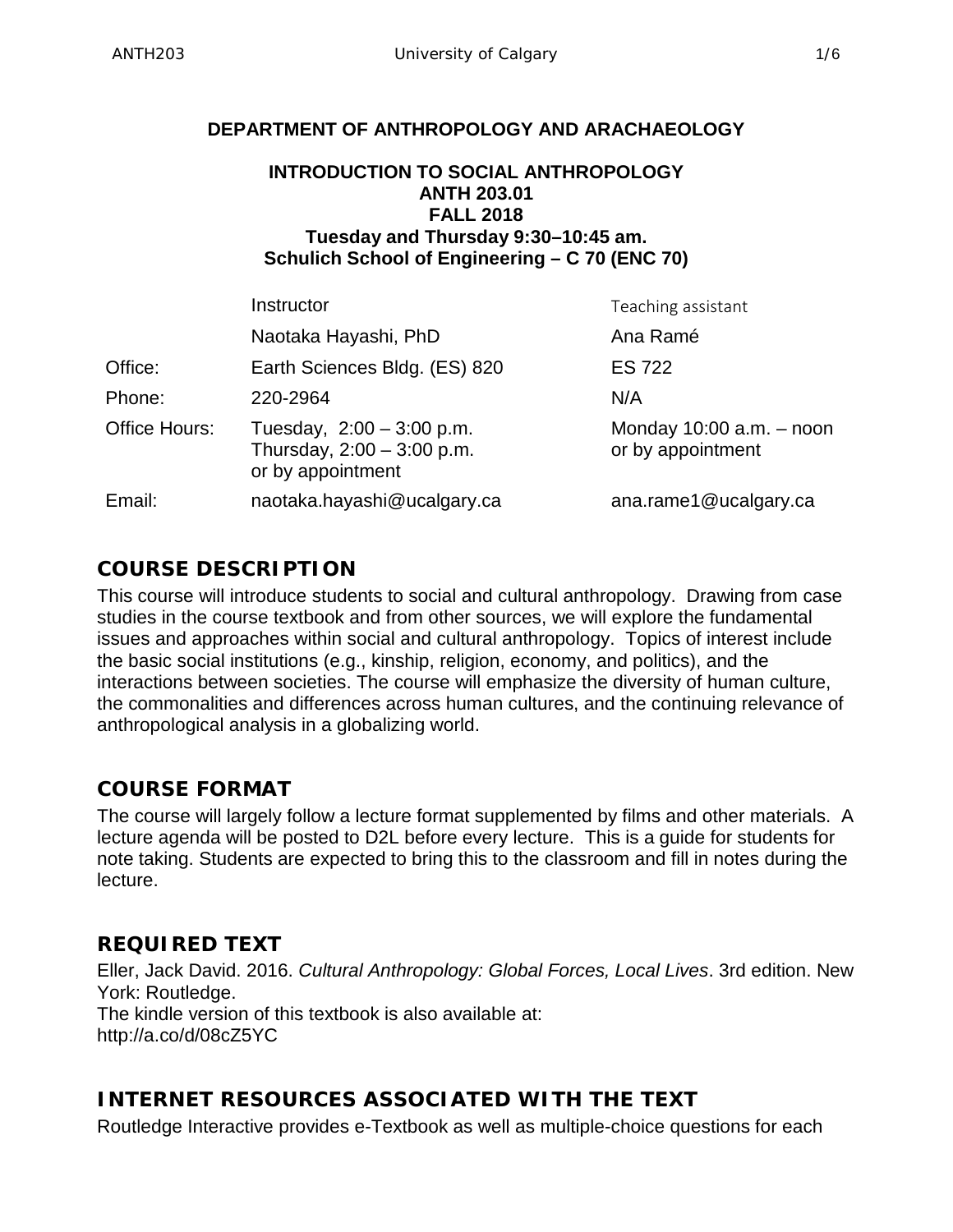chapter. Go to:

[http://www.routledgeinteractive.com/](http://www.routledgeinteractive.com/#_blank)

Type the Redeem Code from the endpaper (the back of the front cover) of your textbook. This might be helpful for becoming familiar with the materials in the text. We will not be using their exams, though you could still check out their sample questions as a study aid.

# **COURSE LEARNING OBJECTIVES**

By the end of the course, students should be able to

- 1. outline and interpret anthropological key terms and concepts.
- 2. demonstrate cultural sensitivity and a culturally-conscious attitude
- 3. analyze social phenomena happening in their everyday life through an anthropological lens.
- 4. critically think of social/cultural phenomena and to justify the idea that anthropology is a tool to understand the complexity of the world

## **LECTURE SCHEDULE**

Please check out D2L regularly.

# **EVALUATIONS**

The final grades will be based upon marks on quizzes, two mid-term exams, and a Registrar-scheduled final exam. Exam questions will be drawn from the lecture, course text, and films.

| 1st Mid-term exam | 25% | October 9 (Tue.)                                            |
|-------------------|-----|-------------------------------------------------------------|
|                   |     | Scope: Chapters $1 - 6$ (For the detail, see D2L)           |
| 2nd Mid-term exam | 25% | November 20 (Tue.)                                          |
|                   |     | Scope: Chapters $7 - 9$ (For the detail, see D2L)           |
| Quizzes           | 10% | October $5 - 7$ , November $16 - 18$ , and December $7 - 9$ |
|                   |     | See below                                                   |
| Final exam        | 40% | Registrar-scheduled, the exam week (December 10–20)         |
|                   |     | Cumulative (Mainly focused on Chapters $10 - 15$ )          |

#### About quizzes

There will be three online multiple choice quizzes. Each quizzes will consist of  $10 - 15$ questions, and the quiz time is 60 minutes. The quizzes will be accessible in D2L any time during the above-stated periods.

The lowest quiz mark will be dropped. Accordingly, each quiz will be worth 5 % of your final grade. There will be no make-up quizzes. If you miss one quiz, you will receive a mark of zero which will count as the lowest mark and will automatically be dropped. If you miss more than one quizzes, the weight of your quiz marks will NOT be adjusted. Grading Scheme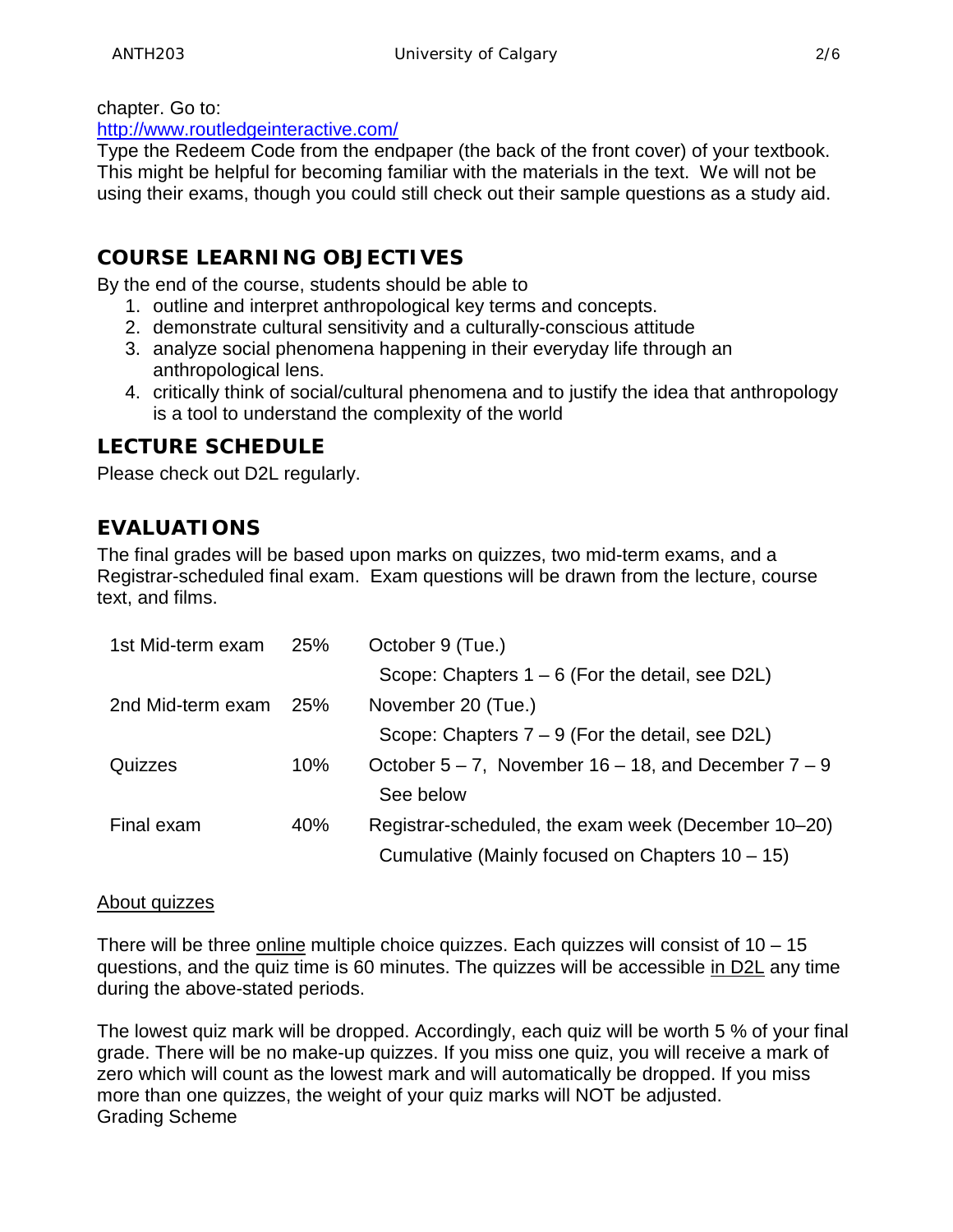| $A+$ 100 - 94.9%    | <b>B</b> | 79.8 - 74.9%              | $C_{\rm{2}}$ 62.8 – 58.9% |
|---------------------|----------|---------------------------|---------------------------|
| A 94.8 - 89.9%      |          | $B - 74.8 - 70.9\%$       | $D^+$ 58.8 - 54.9%        |
| A- 89.8 - 84.9%     |          | $C_{\rm{+}}$ 70.8 – 66.9% | $D = 54.8 - 49.9\%$       |
| $B + 84.8 - 79.9\%$ |          | $C = 66.8 - 62.9\%$       | F 49.8% and below         |

Test re-writes will NOT be offered except for valid and documented medical and family emergencies. Non-academic activities, such as vacation plans and heavy workload are not valid reasons for missing an exam. Course appeals (grades, missed exams) must be made in writing. Students unable to write an exam must inform the instructor at the email address above, or personnel in the main office, Department of Anthropology and Archaeology, at (403) 220-6516 about their situation as soon as possible. If a documentation is accepted, a deferred exam will be provided within a week after the exam. According to Section G.6.4 of the University Calendar, A deferred may be different in content and/or format from the original exam.

## **EMAIL POLICY**

Please include the word "ANTH203" in the title of email message. Please write everything you need in one message. I appreciate concise and appropriate email messages. I will attempt to respond to emails in a timely fashion, that is, within two working days. The volume of message I receive may mean responding beyond this period. In other words, please don't send an email about an exam an hour before and expect a response. Also, general questions regarding the course outline, the format of exams, and so forth can be addressed in the forum of D2L, so students can share FAQs.

## **CONDUCT IN THE CLASSROOM**

All cellphones must be turned off during class-time. If you expect to receive a call, sit by a door and leave the room in a non-disruptive manner prior to answering. I encourage notetaking during lecture. I will allow the use of computers for note-taking as long as the use of computers does not interfere with the academic environment generated through lecture and class discussion. I will ask students to leave the classroom if their use of computers is a distraction to other students, and I will not allow those students to use computers again in class. Please note, not only is this distracting to you, most importantly it is distracting to the students around you (who see everything you are doing) and your instructor.

#### PLAGIARISM AND CHEATING

Plagiarism: "to steal and pass off the ideas or words of another as one's own" (Webster's). Plagiarism will not be tolerated and will automatically result in a failing grade for the submission. Any student caught plagiarizing will also be subject to additional University sanctions. Students are expected to be familiar with the Department of Anthropology and Archaeology's policy on intellectual honesty

#### DEFERRED EXAMS:

A student who is absent from a test for legitimate reasons must discuss an alternative course of action with the instructor. The instructor at their discretion may transfer the percentage weight for the test to the final examination, if there is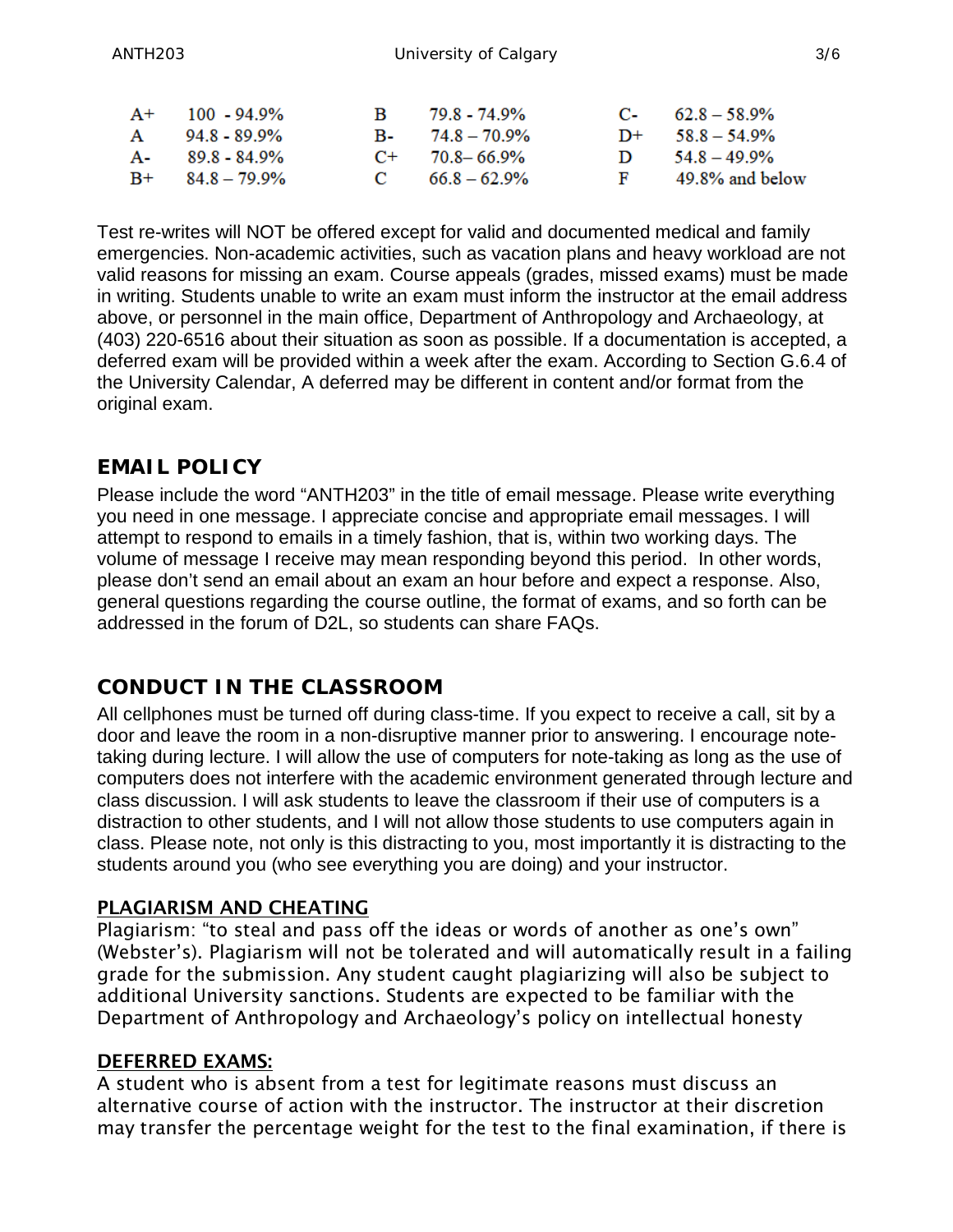a final examination in the course, set another test, etc. An instructor will normally make this decision on the basis of verbal information provided by the student. In the event that an instructor feels that they cannot judge the veracity of the information provided, Students must be aware that they are responsible for payment of any charge associated with the medical assessment and documentation as this service falls outside the realm of services provided by the Provincial Health Care Plan. Deferral of the final exam requires Registrar approval.

### ACADEMIC ACCOMMODATIONS

<http://www.ucalgary.ca/access/accommodations/policy>

Students needing an Accommodation because of a Disability or medical condition should communicate this need to Student Accessibility Services in accordance with the Procedure for Accommodations for Students with Disabilities Students needing an Accommodation based on a Protected Ground other than Disability, should communicate this need, preferably in writing, to the instructor of this course.

### ACADEMIC INTEGRITY

Academic integrity is essential to the pursuit of learning and scholarship in a university, and to ensuring that a degree from the University of Calgary is a strong signal of each student's individual academic achievements. As a result, the University treats cases of cheating and plagiarism very seriously. Non-academic integrity also constitutes an important component of this program.

For detailed information on what constitutes academic and non-academic misconduct, please refer to the following link: <http://www.ucalgary.ca/pubs/calendar/current/k-2-1.html>

All suspected cases of academic and non-academic misconduct will be investigated following procedures outlined in the University Calendar. If you have questions or concerns about what constitutes appropriate academic behavior or appropriate research and citation methods, you are expected to seek out additional information on academic integrity from your instructor or from other institutional resources.

Where there is a criminal act involved in plagiarism, cheating or other academic misconduct, e.g., theft (taking another student's paper from their possession, or from the possession of a faculty member without permission), breaking and entering (forcibly entering an office to gain access to papers, grades or records), forgery, personation and conspiracy (impersonating another student by agreement and writing their paper) and other such offences under the Criminal Code of Canada, the University may take legal advice on the appropriate response and, where appropriate, refer the matter to the police, in addition to or in substitution for any action taken under these regulations by the University

## TEACHING EVALUATIONS / USRIS (Universal Student Ratings of Instruction)

At the University of Calgary, feedback provided by students through the Universal Student Ratings of Instruction (USRI) survey provides valuable information to help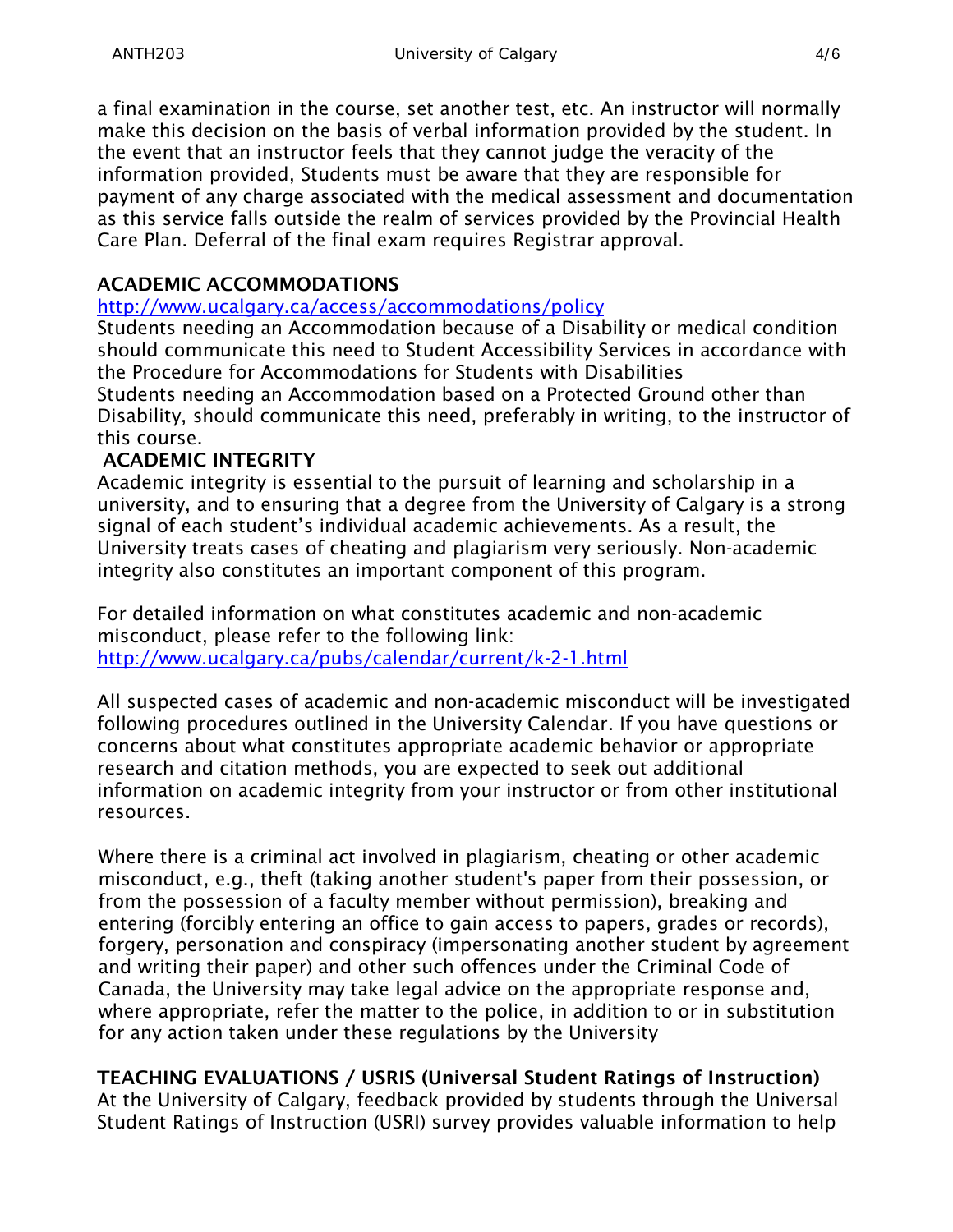with evaluating instruction, enhancing learning and teaching, and selecting courses. Your responses make a difference, please participate! Website: http://www.ucalgary.ca/usri/

#### Writing Across the Curriculum

Writing skills are not exclusive to English courses and, in fact, should cross all disciplines. The University supports the belief that throughout their University careers, students should be taught how to write well so that when they graduate their writing abilities will be far above the minimal standards required at entrance. Consistent with this belief, students are expected to do a substantial amount of writing in their University courses and, where appropriate, members of faculty can and should use writing and the grading thereof as a factor in the evaluation of student work. The services provided by the Writing Support, part of the Student Success Centre, can be utilized by all undergraduate and graduate students who feel they require further assistance

Emergency Evacuation Assembly Points: In the event of an emergency that requires evacuation, please refer to the following link to become familiar with the assembly points for the class:

<http://www.ucalgary.ca/emergencyplan/assemblypoints>

#### Freedom of Information and Protection of Privacy Act: Freedom of Information and Protection of Privacy Act

The University of Calgary is committed to protecting the privacy of individuals who work and study at the University or who otherwise interact with the University in accordance with the standards set out in the Freedom of Information and Protection of Privacy Act. Please refer to the following link for detailed information: <http://www.ucalgary.ca/legalservices/foip>

The Department of Anthropology and Archaeology's FOIP (Freedom of Information and Privacy) policy requires all reports/examinations to be returned to students during class time or the instructor's office hours. Any term work not picked up will be placed in the Anthropology and Archaeology Office (ES620) for distribution. Any student not wishing to have their work placed in the office must make alternative arrangements with the course instructor early in the term.

Safewalk Information: Campus Security, in partnership with the Students' Union, provides the Safewalk service, 24 hours a day to any location on Campus including the LRT, parking lots, bus zones and University residences. Contact Campus Security at (403) 220-5333 or use a help phone, and Safewalkers or a Campus Security Officer will accompany you to your campus destination.

#### Faculty of Arts Program Advising and Student Information Resources: Have a

question, but not sure where to start? Arts Students' Centre The Faculty of Arts Students' Centre is the overall headquarters for undergraduate programs in the Faculty of Arts. The key objective of this office is to connect students with whatever academic assistance that they require.